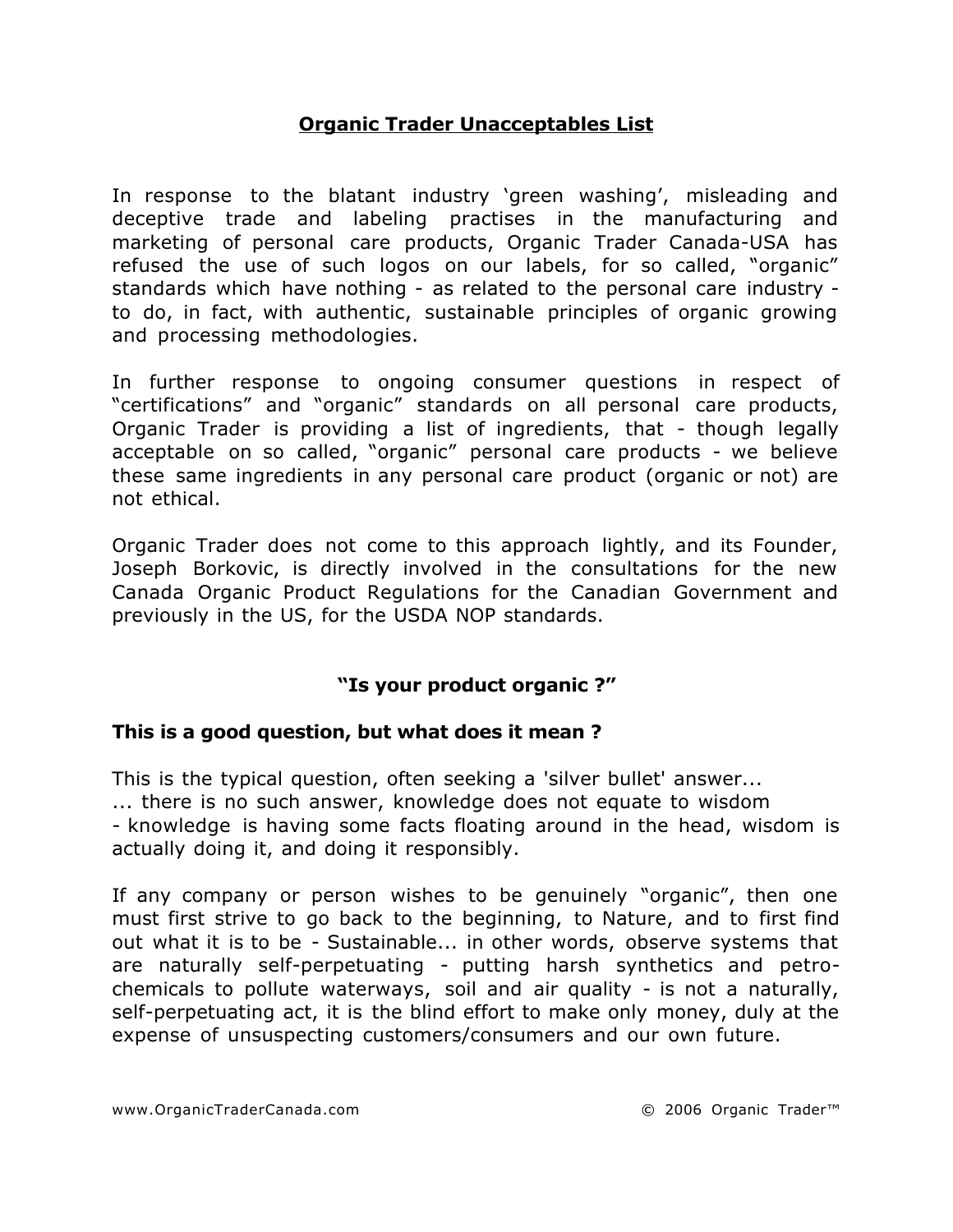Sustainability - of which practical and recognized organic methods are just an integral part - also demands considerations for: fair trade, social justice, vegetarian/vegan, biodynamic, permaculture, transitional organic, ethical wildcrafting... to name a few sustainable and ethical methodologies (try also Ayurvedic, Chinese meridian medicine, homeopathy, crystal-vortex energetics, naturopathy, aroma therapy...)

By the way, believe it or not, you can get a product labeled "organic" that has nothing to do with authentic, sustainable methods - it's called green marketing... and might not even be organic, and most likely it isn't.

Further, you can find a "certified organic" skin care product and still have many of these below ingredients in the actual product - which are also all tested on animals-by US law, as synthetics and petro-chems are required to be. Will the type of corruption get worse before it gets better?

So when someone legitimately asks us if our product is "organic", we believe they are asking us a very important question, the answer of which has the likes to nurture, or destroy our own planet.

If you are asking for "organic", perhaps you also mean it to be of the quality of a truly sustainable origin and methods ?

This is precisely why Organic Trader Canada-USA has created the:

# **EcoStar Green-TM Sustainable Business Standard**

which includes measuring and improving all aspects of a product and the business from which it comes from - for a full-cycle, sustainable eco-model that speaks not to: deception, "greenwash marketing", or diminished responsibilities, but relevantly and directly to the integrity of the very genuine potential of humanity and the principles of the highest possible ideals for a sustainable future in generations to comes, and for our own planet Earth. There is only one Earth, and we are all on it together.

*Thenk-you*

Genuinely, Joseph

It's Canadian, eh ! www.OrganicTraderCanada.com 250.929.1929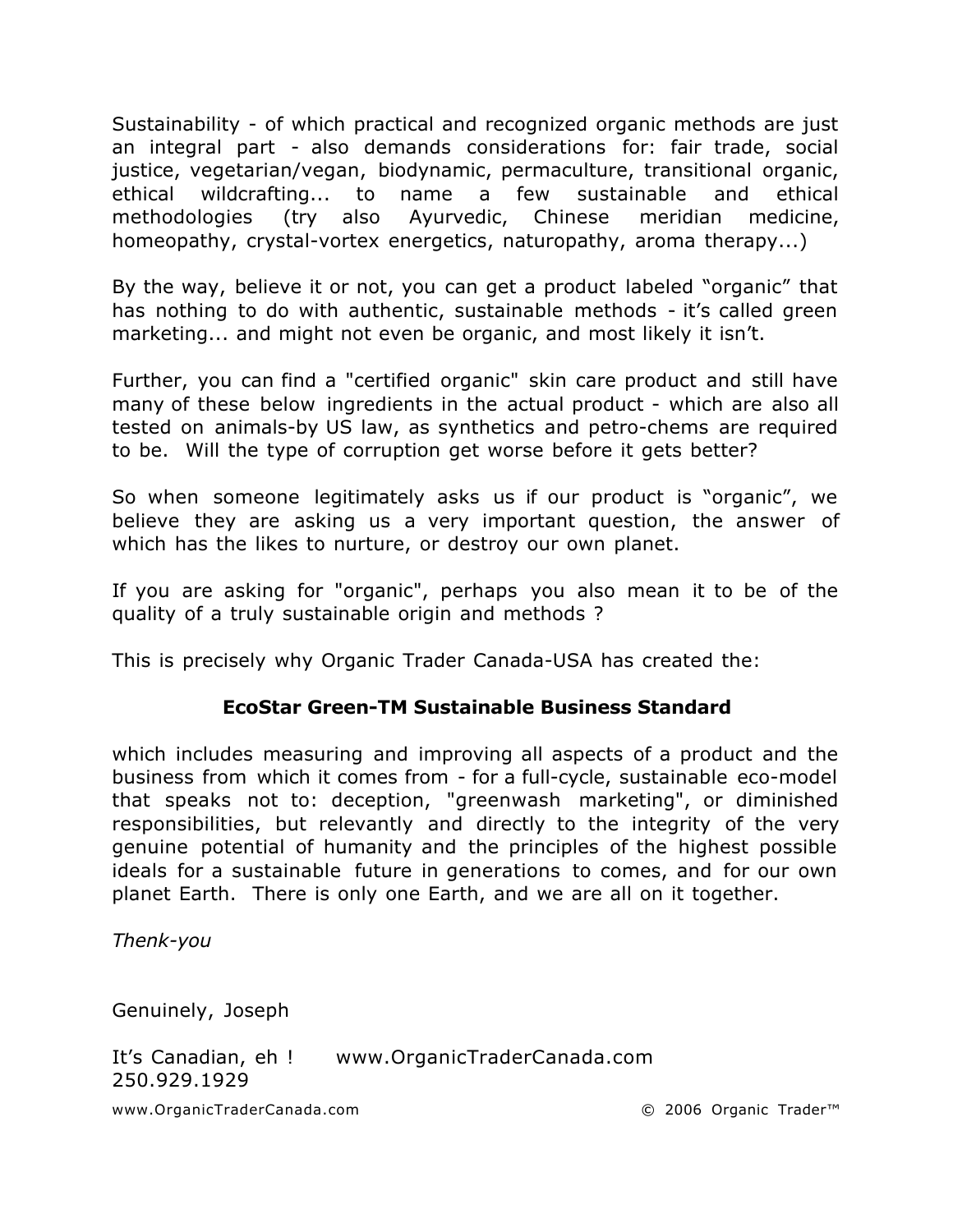### **Organic Trader Canada Unacceptables List**

*[ commonly found in "Premium/Organic" Body Care (unfortunately) ]*

Unacceptable Ingredients list (ingredients you will never find in our products):

1,2 hexanediol

acetamide MEA

acrylates copolymer

aerosol sprays

AHAs

alkyl benzoate

alpha arbutin

alpha hydroxy acids

aluminum hydroxide

aluminum oxide

aluminum powder

amino-guanadine

aminomethyl propanol

ammonium laureth sulfate

ammonium lauryl sulfate

ammonium polacrylate

artificial colors

avobenzone

babassuamidopropalkonium chloride

behenalkonium chloride

behenamidopropyl hydroxyethyl www.OrganicTraderCanada.com © 2006 Organic Trader™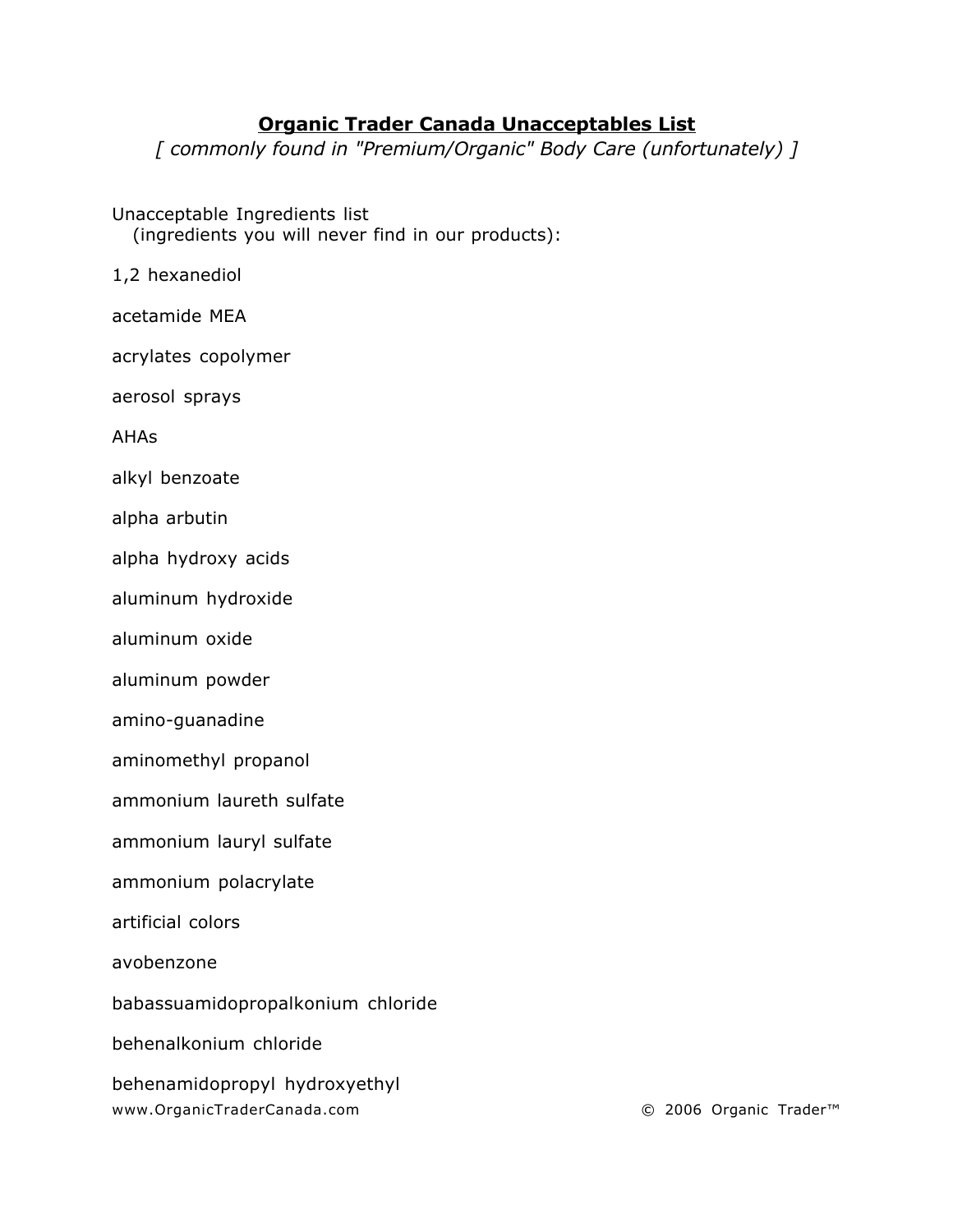dimonium chloride

behenoxy dimethicone

behentrimonium methosulfate

benzalkonium chloride

benzethonium chloride

benzophenone

benzyl PCA betaine

BHA (butylated hydroxyanisole)

BHT (butylated hydroxytoluene)

Bis Diglyceryl Polyacyladipate-2

boron nitride

brassica campestris/aleurites

fordi oil copolymer

bronopol

bumetrizole

Butyl methoxydibenzoylmethane

butylene glycol

butylparaben

C 11-15 Pareth 12

C 12-14 Olefin Sulfonate

C 12-15 Alkyl benzoate

C12-15 alkyl lactate

C 12-15 Alkyl octanoate

C 13-14 Isoparaffin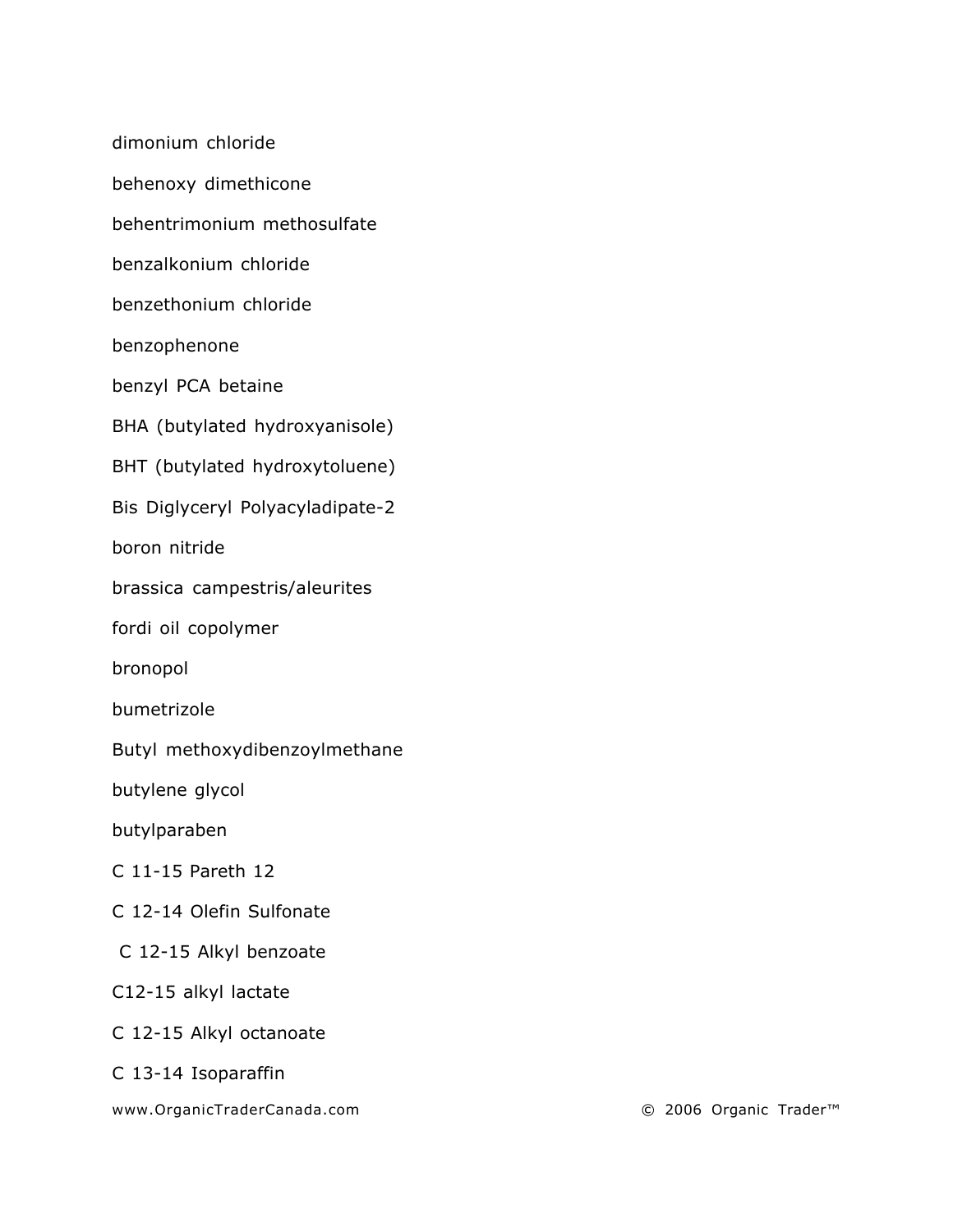capryl isostearate

carbomer

Carbowax (see polyethylene glycol)

castor oil/IPDI copolymer

ceramide 2, 3

ceresin

certified colors

ceteareth 2 – 100

ceteareth 5 - 20

Cetearyl Ethylhexanote

cetearyl isononanoate

Ceteth -20 Phosphate

cetrimonium bromide

cetrimonium chloride

cetyl betaine

chlorphenesin

cocamide betaine

Cocamide DEA

Cocamide MEA

cocamide MIPA

cocamidopropyl PG-dimonium

chloride phosphate

Cocamidopropylamine Oxide

coco betaine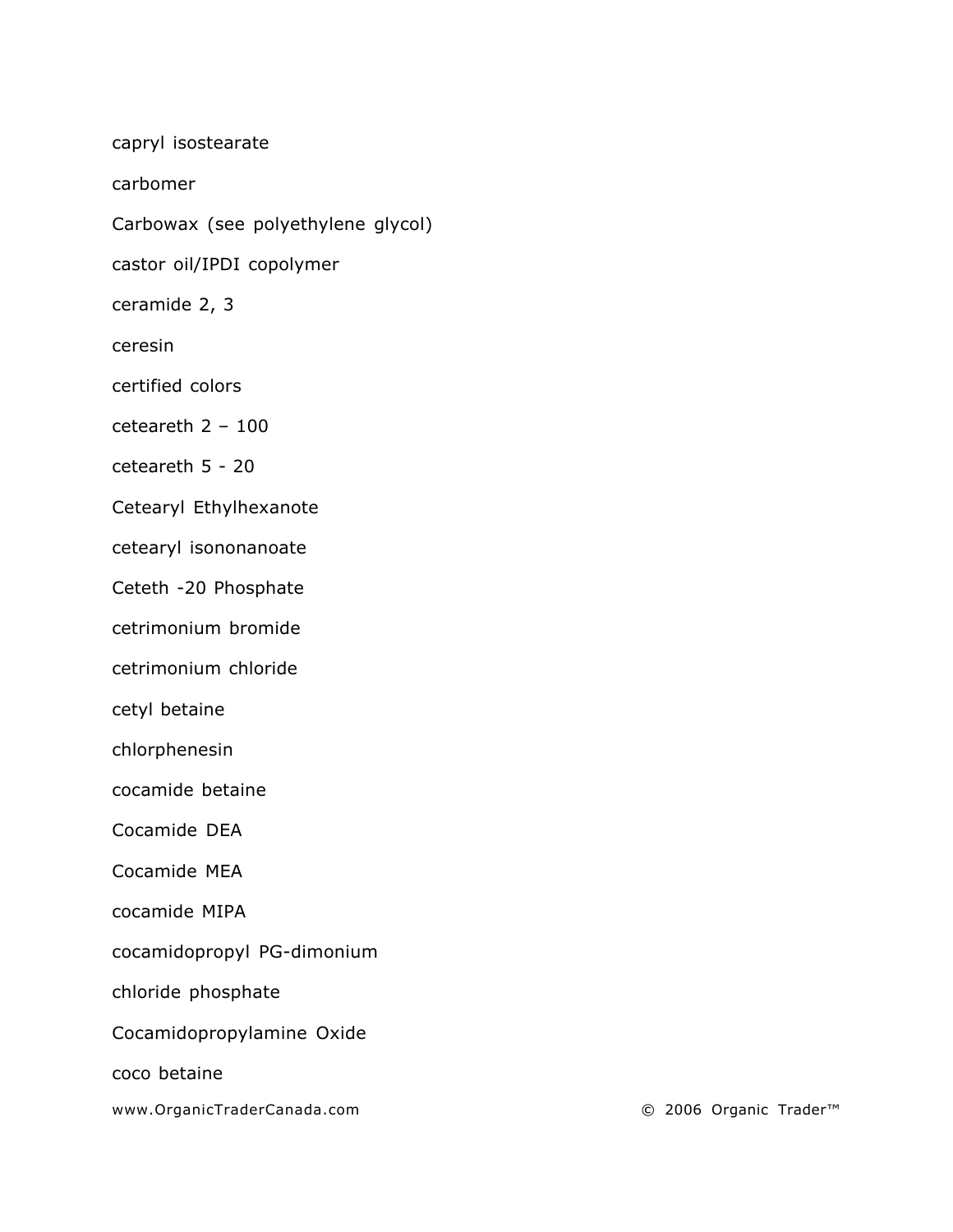Cocoamphocarboxyglycinate

corn glycol

Cyclomethicone

Cyclopentasiloxane

cyclotetrasiloxane

diazolidinyl urea

dicaprylyl carbonate

dicetyldimonium chloride

diethanolamine (DEA)

dihydroxyacetone

dimethicone copolyol

Dimethyl oxobenzo dioasilane

dimethylpolysiloxane

dioctyl sodium sulfosuccinate (DSS)

dipalmitoyl hydroxyproline

dipropylene glycol

disodium EDTA

Disodium laureth sulfosuccinate

disodium oleamido succinate

Disteardimonium Hectoride

DMDM hydantoin

EDTA

emu oil

ethoxydiglycol oleate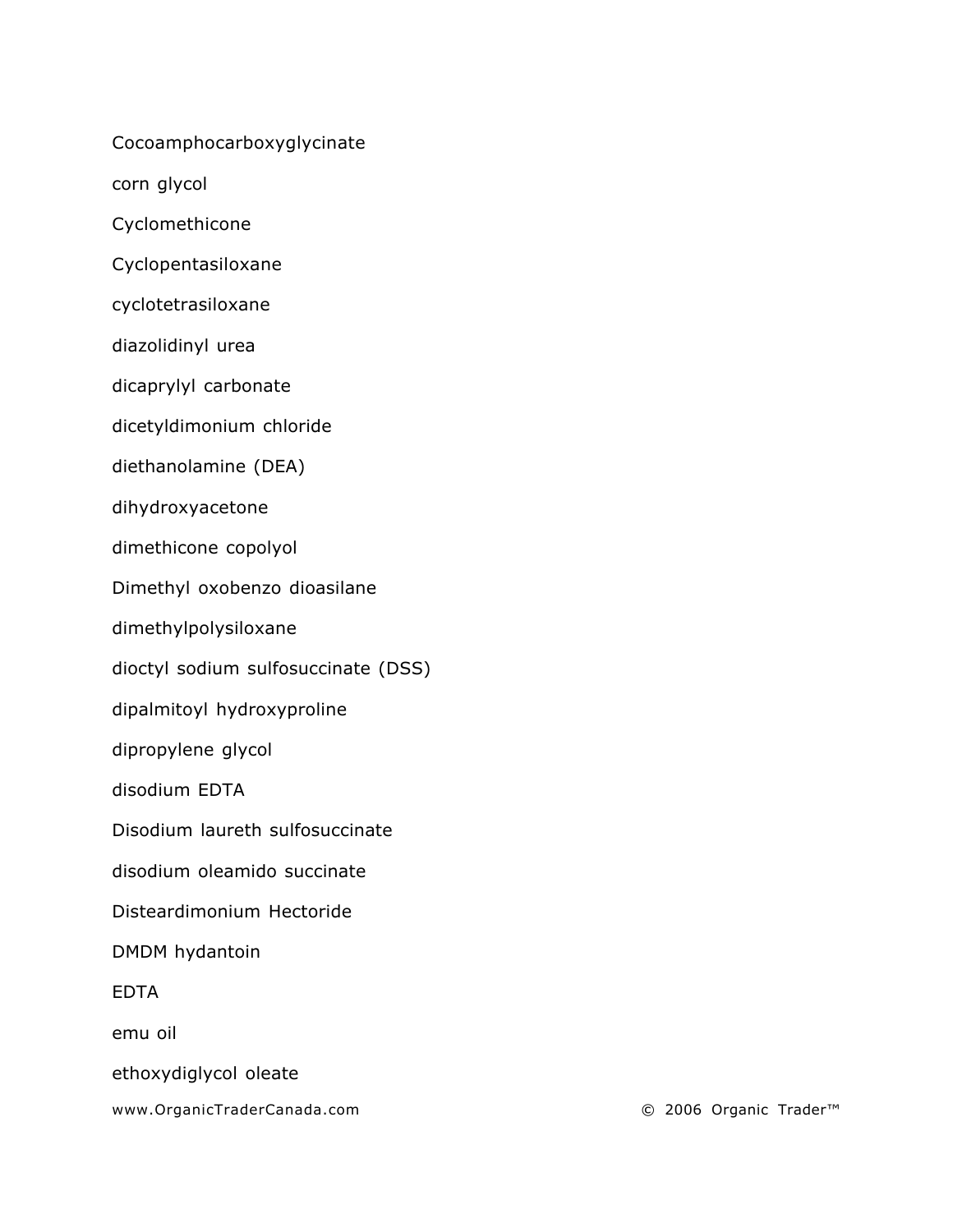ethyl acetate

ethyl diglycol (see polyethylene glycol)

ethyl methoxycinnamate

ethyl vanillin

ethylene glycol

FD & C colors

fragrance, synthetic ("botanical fragrance", "parfum", etc.)

Fullerenes

gelatin

germaben

germall

Glycereth-26

glycereth-7 cocoate

glyceryl polyacrylate

Hexadecanol

Hexahydroxystearate/Hexastearate/Hexarosinate

homosalate

hydrogenated oils

Hydrogenated Polydecene

hydrogenated vegetable glyceride

hydrogenated vegetable oil

hydroquinone

Hydroxyethyl Acrylate/Sodium Acryloyldimethyl Taurate Copolymer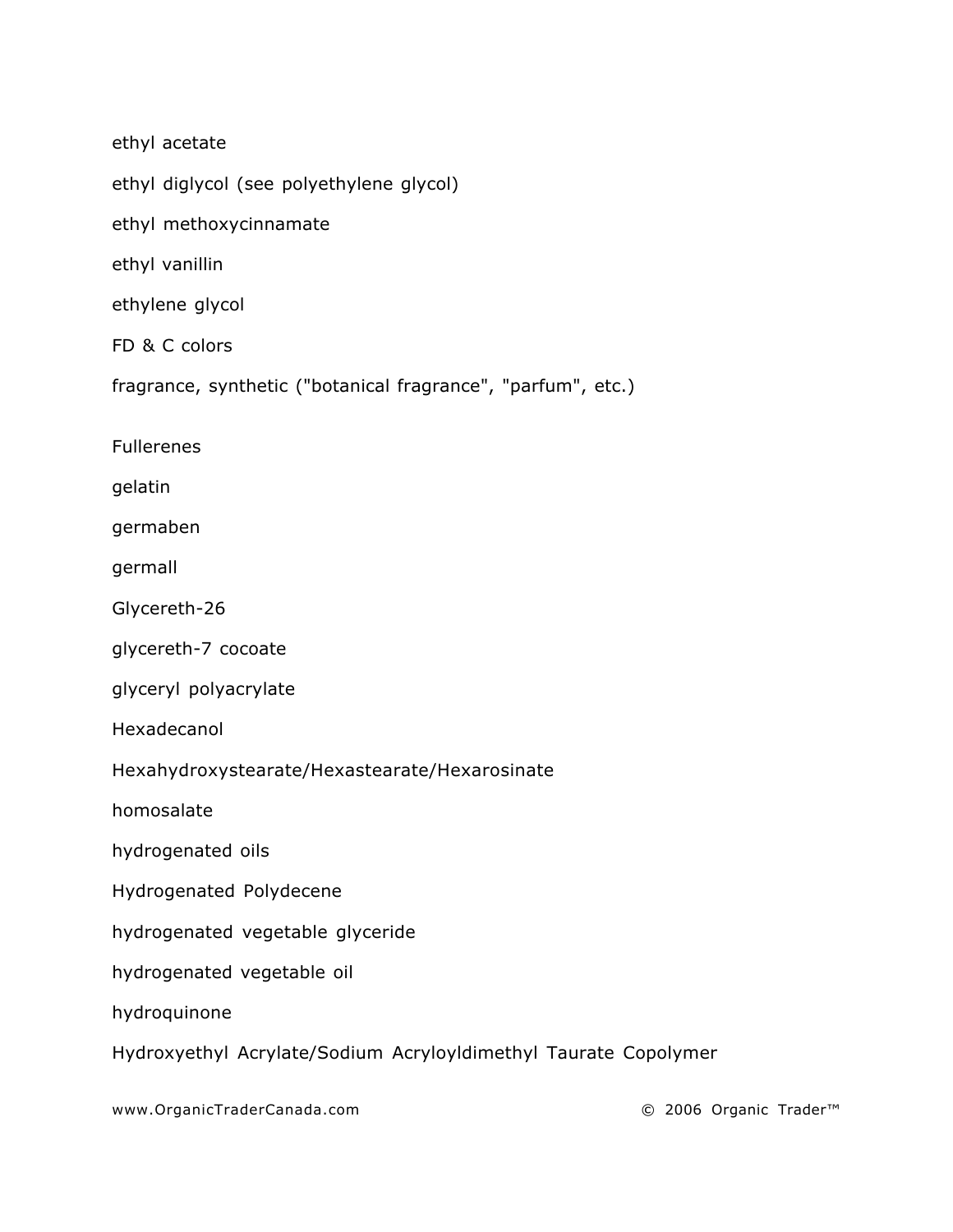Hydroxypropyl Polysiloxane

imidazolidinyl urea

iodopropynyl butylcarbamate

Isoceteth-20

Isohexadecane

isopropyl methylphenol

isopropyl myristate

kojic acid

lactamidopropyl trimonium chloride

Lauramide MEA

Laureth-7

Lauryl Amidopropyl Betaine

Magnesium Aluminum Silicate

MEA-containing ingredients

Melanin

methoxycinnamate

methyl glyceth-20

methyl glycol

Methyl Propanediol

methylchloroisothiazolinone

methylisothiazolinone

methylparaben

methylsilanol mannuronate

mineral oil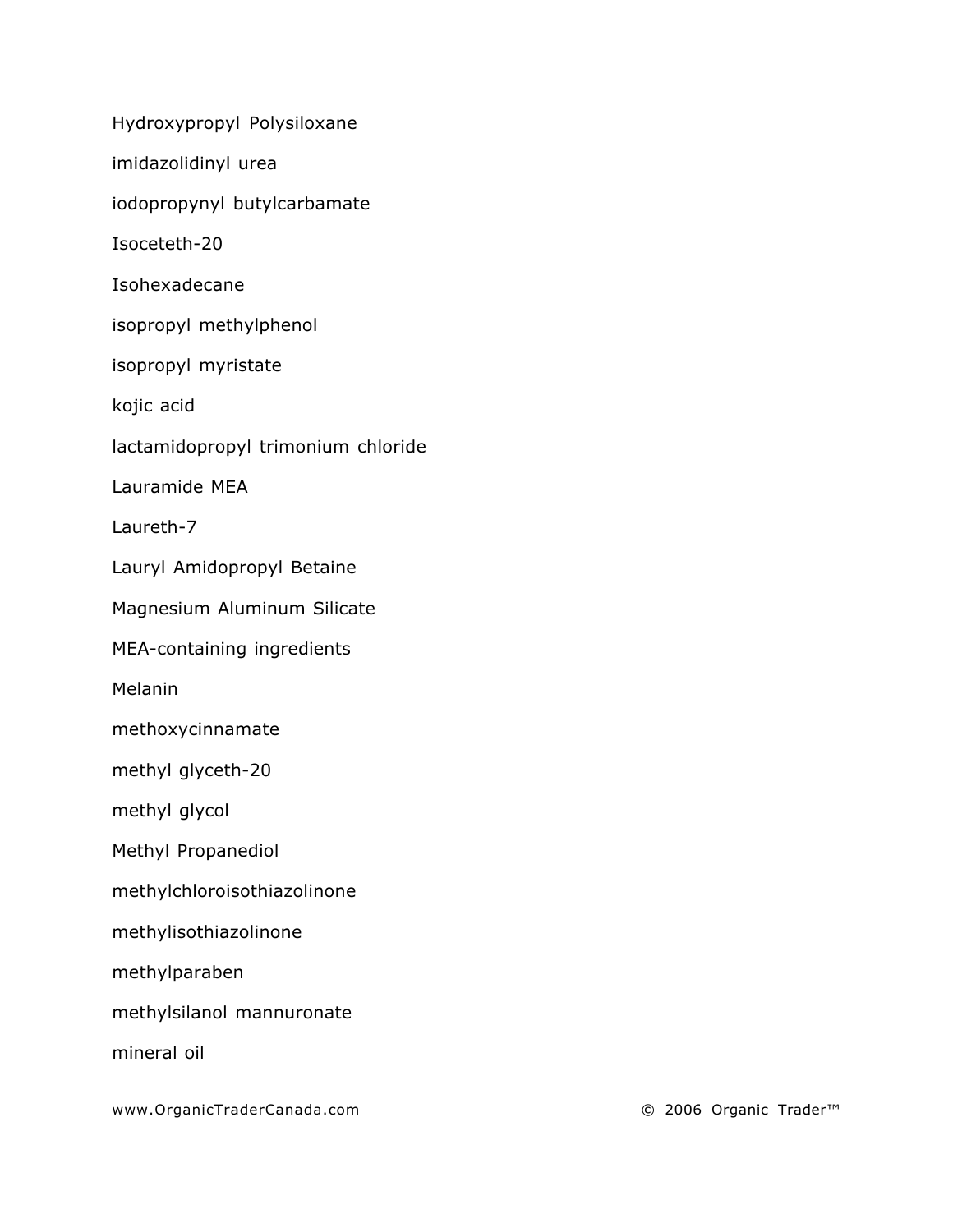myristic acid

myristyl alcohol

myristyl ether sulfate

Myristyl Lactate

myristyl myristate

nonoxynol 10

Nylon-12

octinoxate

octisalate

octocrylene

Octyl Dodecyl Neopentanoate

octyl methoxycinnamate

Olefin Sulfonate

oleth (2-50)

oleth-20

oleth-3-phosphate

oleyl betaine

Oleyl Oleate

oxybenzone

PABA (Para-Aminobenzoic Acid)

panthenyl triacetate

Para-Aminobenzoic Acid (see PABA)

parabens

paraphenylenediamine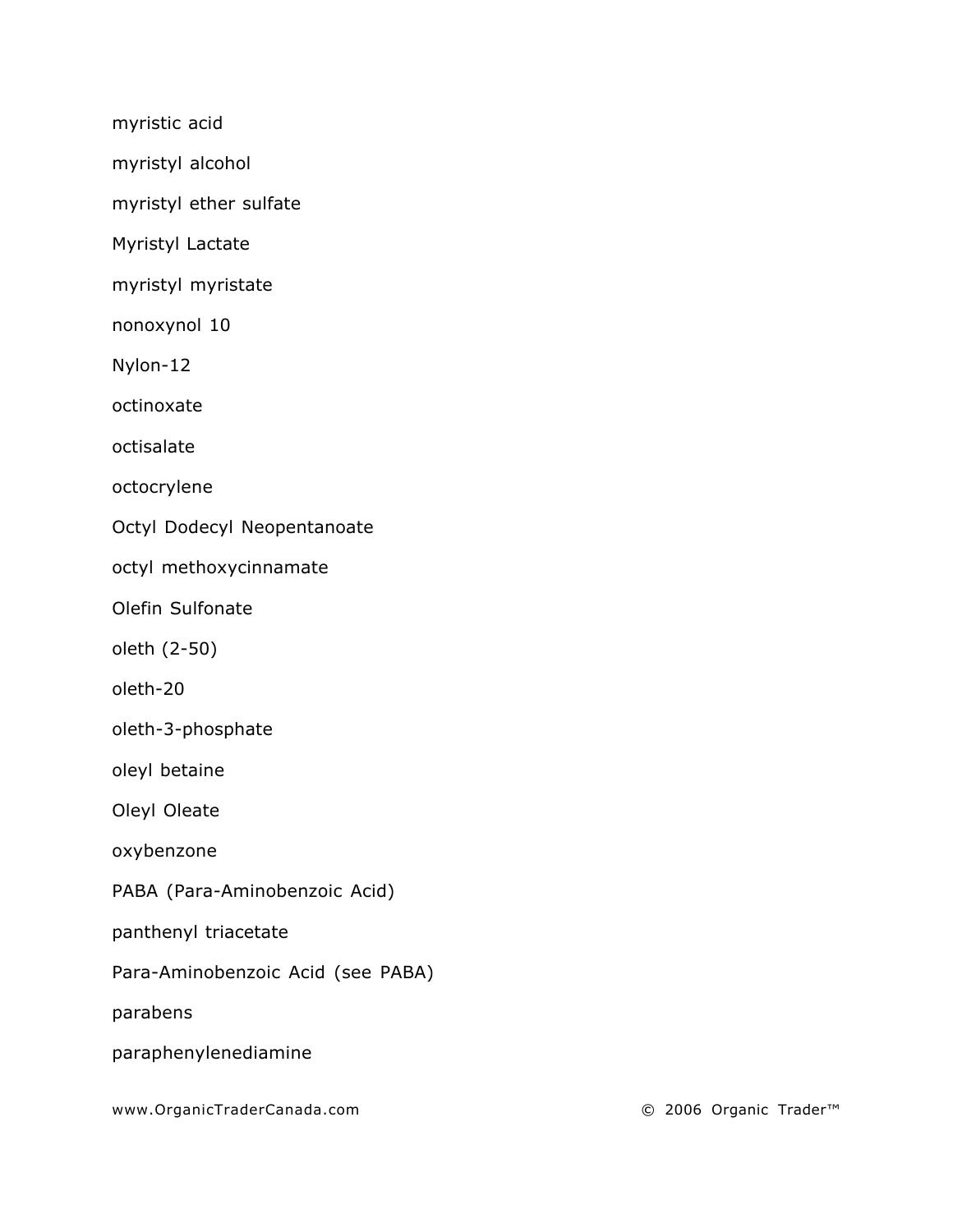parfum

parsol

- PEG (see polyethylene glycol)
- PEG 35 (stearate) castor oil
- PEG-10 Sun flower Glycerides
- PEG-120 Methyl Glucose Dioleate
- PEG-150 distearate
- PEG-150 Pentaerythrityl Tetrastearate
- PEG-20, 100 stearate
- PEG-40 hydrogenated castor oil
- Peg-55 Propylene Glycol Oleate
- PEG-6 Caprylic/Capric glycerides
- PEG-7 Glyceryl Cocoate
- Pentaerythrityl Tetra-di-t-butyl
- Hydroxyhydrocinnamate
- pentaerythrityl tetrastearate
- Pentasodium Pentetate
- pentylene glycol
- petrolatum
- phenylbenzimidazole-5-sulfonic acid
- phenyl-butyl-nitrate
- phenyltrimethicone
- phthalate
- polaxamer 335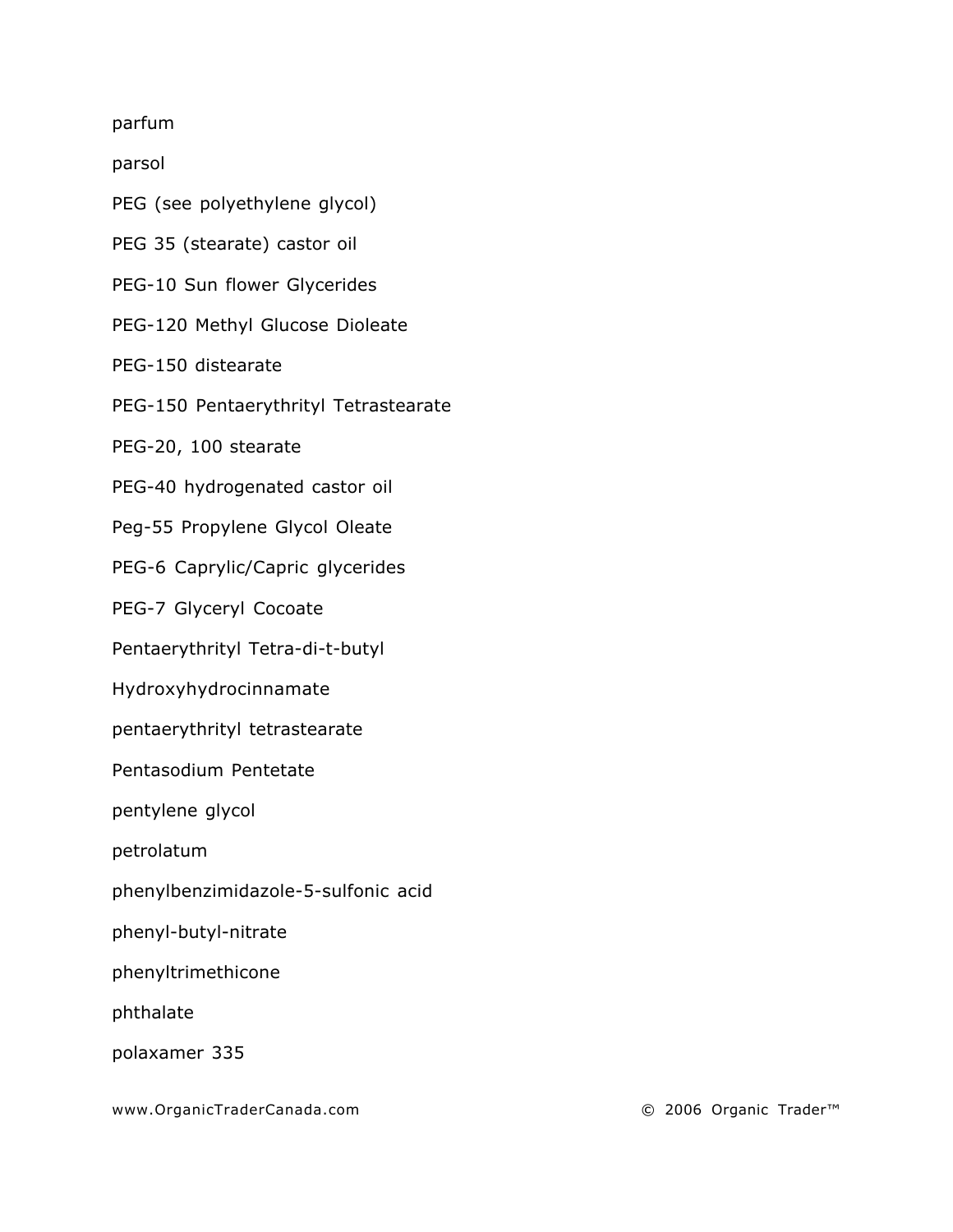polyacrylamide

Polybutene

polyethylene glycol (PEG)

Polyglyceryl-4 Isostearate

Polyglyceryl-3 Polyricinoleate

Polyglyceryl -10

Behenate/Eicosadioate

polyimide 1

polyisobutene

polypropylene glycol

Polyquaternium 7, 10, 11

polysilicone-15

polyvinylpyrrolidone

potassium alum

Potassium Myristate

PPG-30

propanediol

Propyl Gallate

propylene glycol

propylene glycol alginate

propylparaben

Providone (see polyvinylpyrrolidone)

pvp/va copolymer

quaternium-15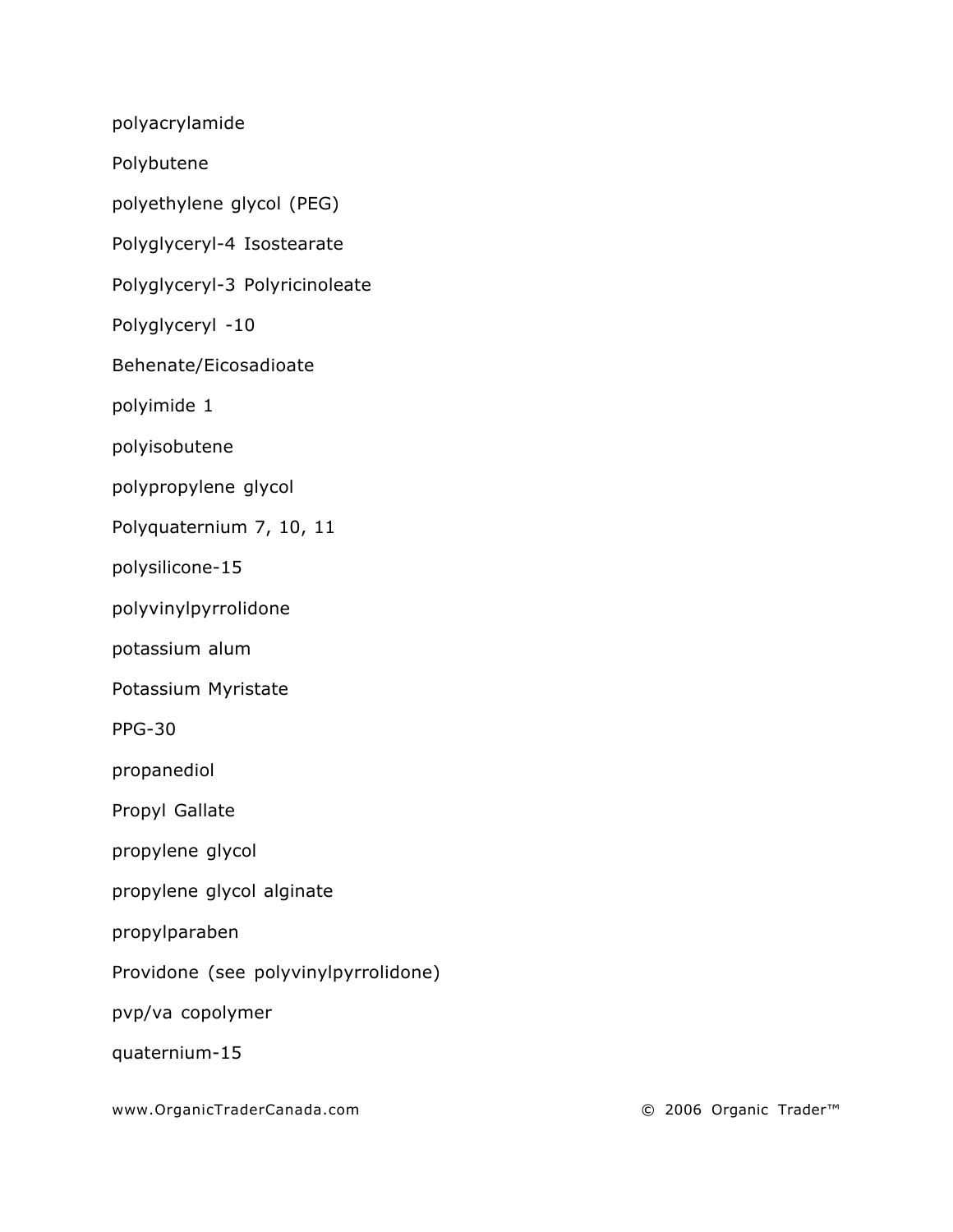salicylic acid

Silica Dimethyl Silylate

silica silylate

simethicone

soapstone (see talc)

Sodium Acrylate

sodium bisulfite

Sodium C14-16 Olefin Sulfonate

sodium cetearyl sulfate

Sodium coco-sulfate

sodium cocoyl sulfate

sodium dehydroacetate

sodium hydroxymethylglycinate

sodium laureth sulfate

Sodium Lauryl Sulfate

Glucosideoxyacetate

sodium lauryl sulfate

Sodium lauryl sulfoacetate

Sodium Methyl Oleoyl Taurate

sodium myreth sulfate

Sodium PEG-7 Olive Oil

Carboxylate

sodium polyacrylate

Sodium Trideceth Sulfate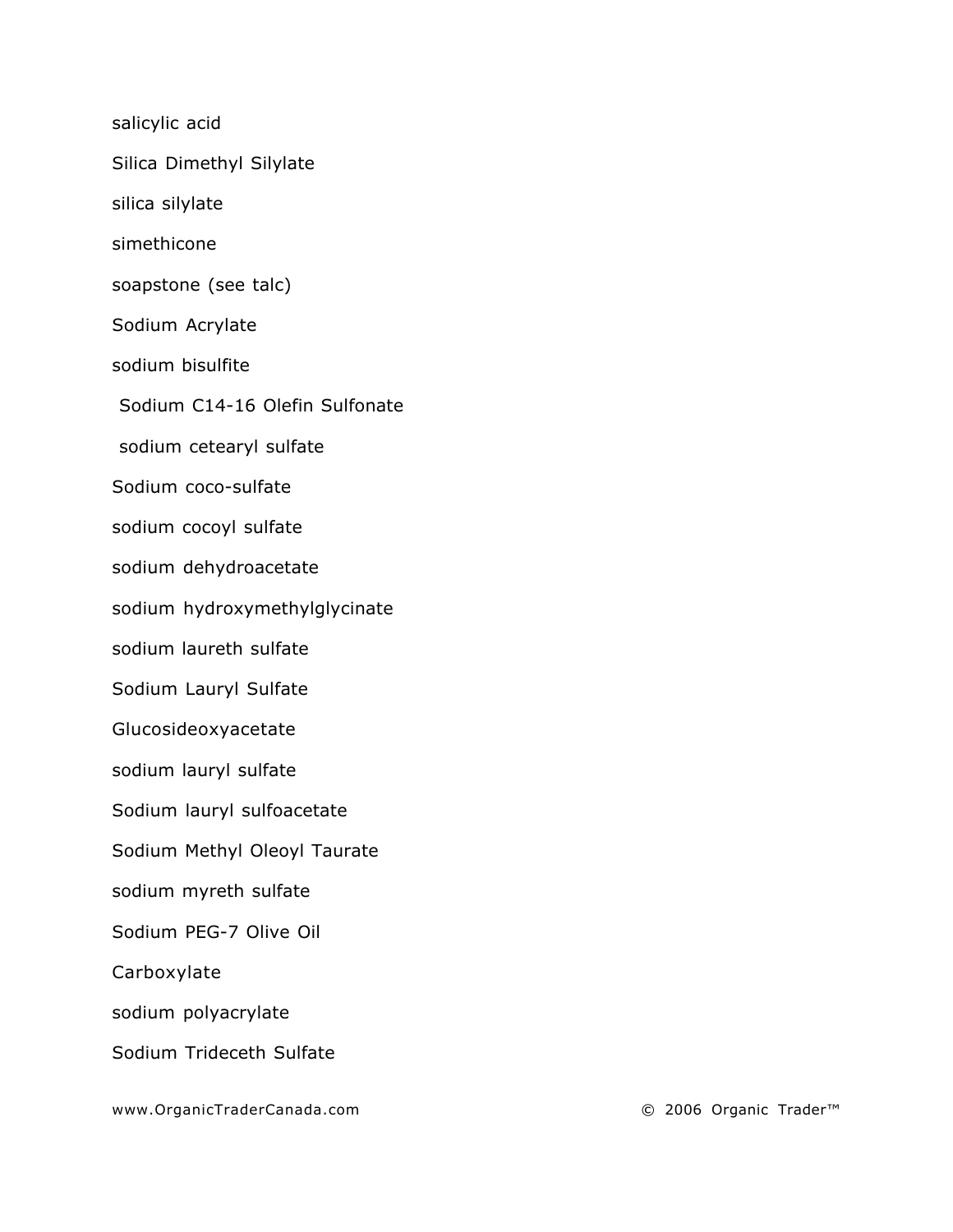Sodium sulfate sorbitan isostearate soyamide DEA soyamidopropalkonium chloride stearamidopropyl dimethylamine Steardimonium Chloride steareth-2, 20, 21, 100 etc styrene-pvp copolymer Sulfated Castor Oil synthetic fragrance talc tallow TEA-Carbomer TEA-Lauryl Sulfate Tetrahydroxypropyl Ethylenediamine tetrasodium EDTA Thiotic Acid tribehenin **Triclosan** Tridecyl Neopentanoate triethanolamine (TEA) triethoxycarpylysilane Trihydroxystearin